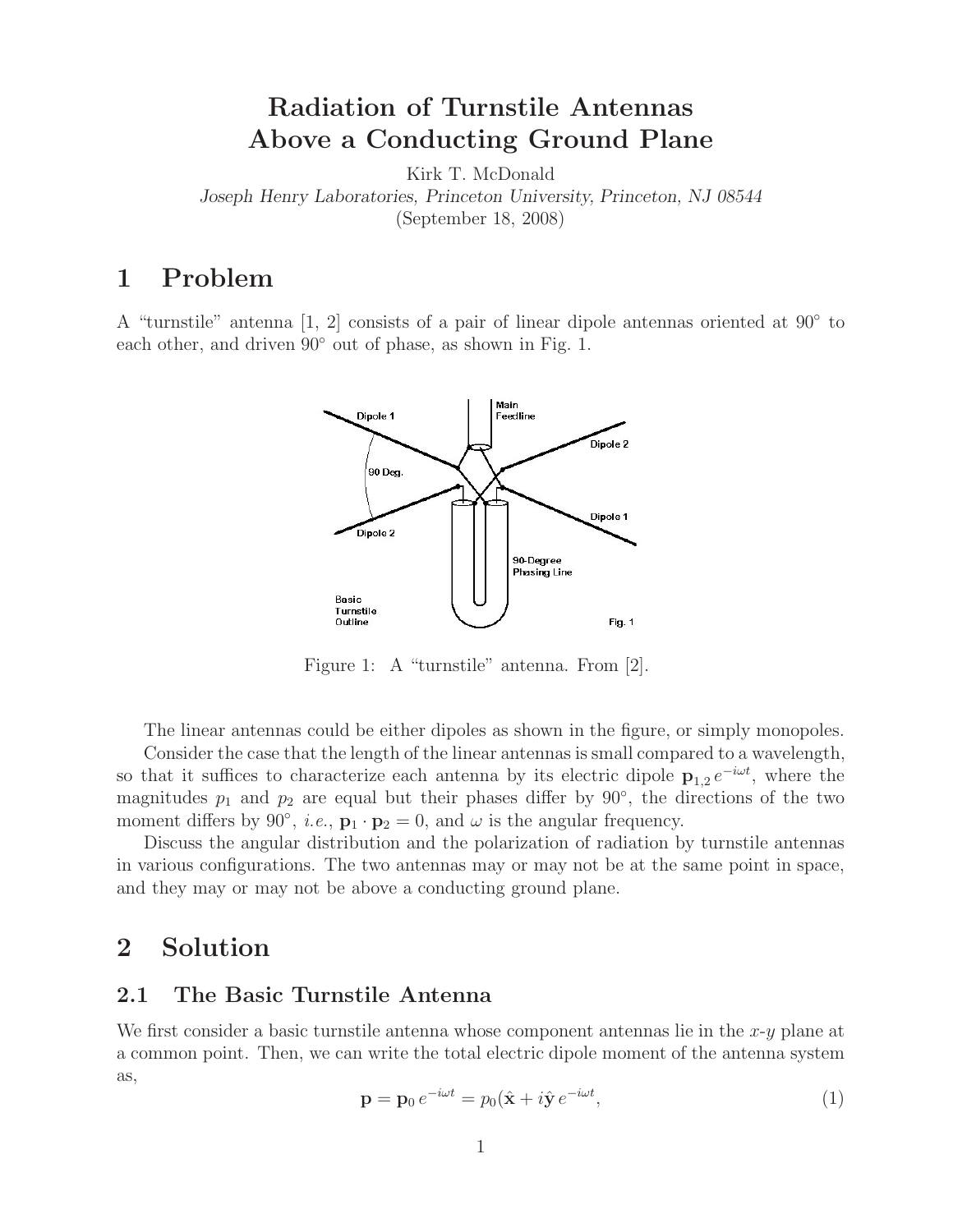The electromagnetic fields in the far zone are then,

$$
\mathbf{B} = k^2 \frac{e^{i(kr - \omega t)}}{r} \hat{\mathbf{r}} \times \mathbf{p}_0, \qquad \mathbf{E} = \mathbf{B} \times \hat{\mathbf{r}}, \tag{2}
$$

whose components in spherical coordinates are

$$
E_r = B_r = \hat{\mathbf{r}} \cdot \mathbf{B} = 0,
$$
\n(3)

$$
E_{\theta} = B_{\phi} = p_0 k^2 \frac{e^{i(kr - \omega t)}}{r} \cos \theta (\cos \phi + i \sin \phi), \tag{4}
$$

$$
E_{\phi} = -B_{\theta} = -p_0 k^2 \frac{e^{i(kr - \omega t)}}{r} (\sin \phi - i \cos \phi), \tag{5}
$$

noting that  $\hat{\mathbf{r}} \times \hat{\mathbf{x}} = \sin \phi \, \hat{\boldsymbol{\theta}} + \cos \theta \cos \phi \, \hat{\boldsymbol{\phi}}, \text{ and } \hat{\mathbf{r}} \times \hat{\mathbf{y}} = -\cos \phi \, \hat{\boldsymbol{\theta}} + \cos \theta \sin \phi \, \hat{\boldsymbol{\phi}}.$  In the plane of the antenna,  $\theta = 90^{\circ}$ , the electric field has no  $\theta$  component, and hence no z component; the turnstile radiation in the horizontal plane is horizontally polarized. In the vertical direction,  $\theta = 0^{\circ}$  or 180°, the radiation is circularly polarized. For intermediate angles  $\theta$  the radiation is elliptically polarized.



Figure 2: The relative radiation pattern of a basic turnstile antenna, and of a basic turnstile antenna at height  $\lambda/4$  above a conducting ground plane.

The magnitudes of the fields are,

$$
E = B = \frac{p_0 k^2}{r} \sqrt{1 + \cos^2 \theta},\tag{6}
$$

so the time-averaged radiation pattern is,

$$
\frac{dP}{d\Omega} = \frac{cr^2}{8\pi}B^2 = \frac{p_0^2\omega^4}{8\pi c^3}(1 + \cos^2\theta). \tag{7}
$$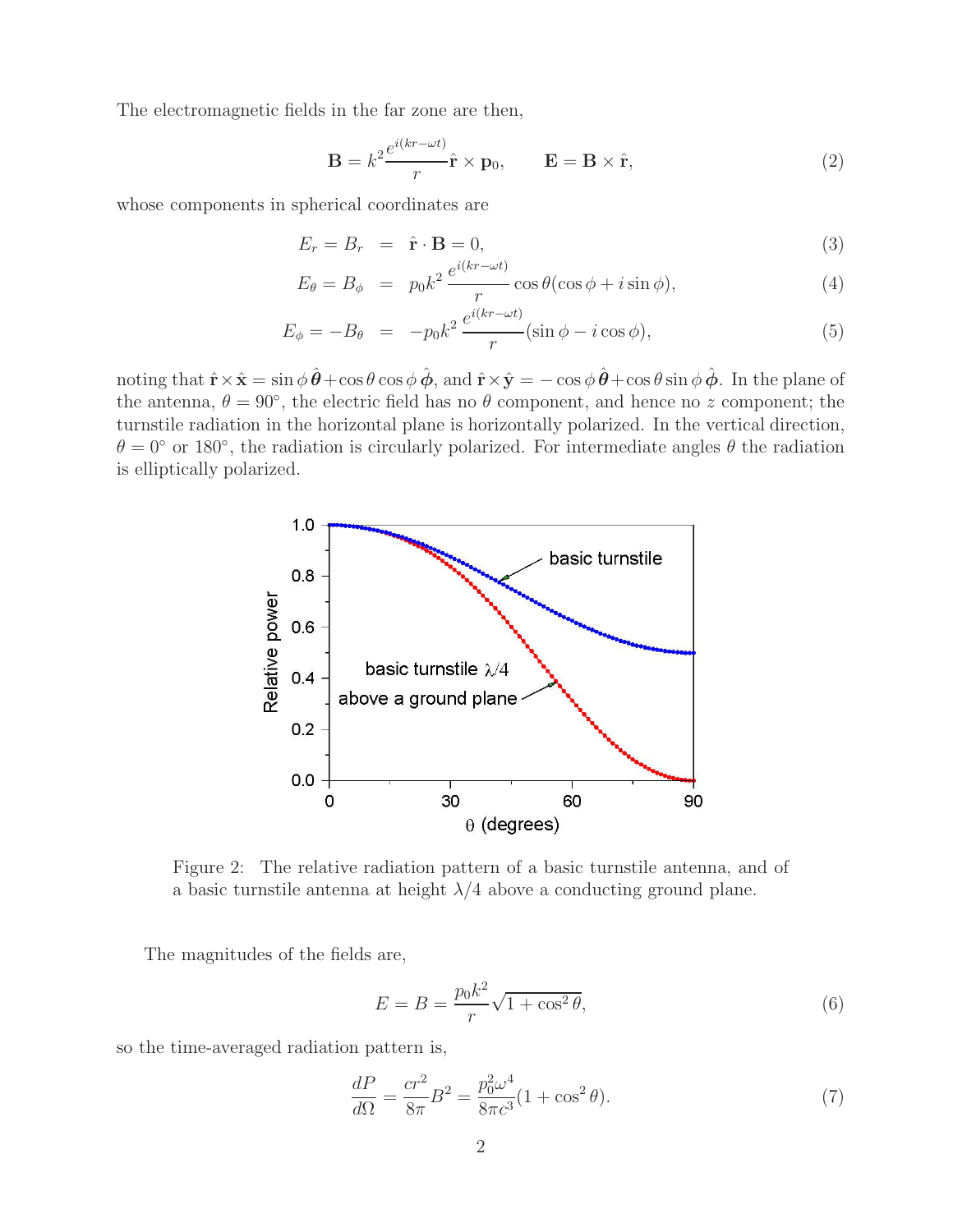The intensity of the radiation varies by a factor of 2 over the sphere, that is, by 3 dB, as shown in Fig. 2. Compared to other simple antennas, this pattern is remarkably isotropic. The radiated power is greatest for  $\theta = 0$  or 180 $\degree$  in which directions the polarization is purely circular.

#### **2.2 Separated Elements but No Ground Plane**

If the first antennas is at the origin while the second is at position  $(x_2, y_2, z_2)$ , then the path difference d from the two antennas to a distant observer in direction  $(\theta, \phi)$  is,

$$
d = x_2 \sin \theta \cos \phi + y_2 \sin \theta \sin \phi + z_2 \cos \theta, \tag{8}
$$

which introduces a phase difference  $kd$  (in radians) between the fields from the two antennas, where  $k = \omega/c = 2\pi/\lambda$  is the wave number.

For greater generality, we also suppose that the second antenna is driven at phase  $\delta$  with respect to the first. That is, we write the total electric dipole moment as,

$$
\mathbf{p} = \mathbf{p}_1 + \mathbf{p}_2 = p_0(\hat{\mathbf{x}} + e^{i\delta}\hat{\mathbf{y}})e^{-i\omega t},\tag{9}
$$

The electromagnetic fields in the far zone are then,

$$
\mathbf{B} = k^2 \frac{e^{i(kr - \omega t)}}{r} \hat{\mathbf{r}} \times (\mathbf{p}_1 + e^{-ikd} \mathbf{p}_2) = p_0 k^2 \frac{e^{i(kr - \omega t)}}{r} \hat{\mathbf{r}} \times (\hat{\mathbf{x}} + e^{i(\delta - kd)} \hat{\mathbf{y}}), \qquad \mathbf{E} = \mathbf{B} \times \hat{\mathbf{r}}, \tag{10}
$$

whose components in spherical coordinates are,

$$
E_r = B_r = \hat{\mathbf{r}} \cdot \mathbf{B} = 0, \tag{11}
$$

$$
E_{\theta} = B_{\phi} = p_0 k^2 \frac{e^{i(kr - \omega t)}}{r} \cos \theta (\cos \phi + e^{i(\delta - kd)} \sin \phi), \qquad (12)
$$

$$
E_{\phi} = -B_{\theta} = -p_0 k^2 \frac{e^{i(kr - \omega t)}}{r} (\sin \phi - e^{i(\delta - kd)} \cos \phi). \tag{13}
$$

The radiation is circularly polarized in the vertical direction  $(\theta = 0)$  whenever the phase factor obeys  $\delta - kz_2 = (2n+1)\pi/2$  for some integer n. For example, the two antennas could be driven in phase ( $\delta = 0$ ) and placed height  $\Delta z = \lambda/4$  apart to achieve circular polarization.

The time-averaged radiation pattern is,

$$
\frac{dP}{d\Omega} = \frac{cr^2}{8\pi}B^2 = \frac{p_0^2\omega^4}{8\pi c^3}[1 + \cos^2\theta - (1 - \cos\theta)\sin 2\phi\cos(\delta - kd(\theta, \phi))].\tag{14}
$$

For example, if the two antennas are both along the z-axis and are driven in phase, then the strength of the radiation in the horizontal plane (for which  $d = 0$ ) varies as  $1 - \sin 2\phi$ .

#### **2.3 Both Elements Close to a Ground Plane**

In the case that the  $x-y$  plane is a conducting ground plane and the antenna is just above this plane, an electric dipole  $\mathbf{p} = \mathbf{p}_{\perp} + \mathbf{p}_{\parallel}$  has an image dipole  $\mathbf{p}' = \mathbf{p}_{\perp} - \mathbf{p}_{\parallel}$ , where  $\perp$  and  $\parallel$ label vector components perpendicular and parallel to the ground plane, respectively. The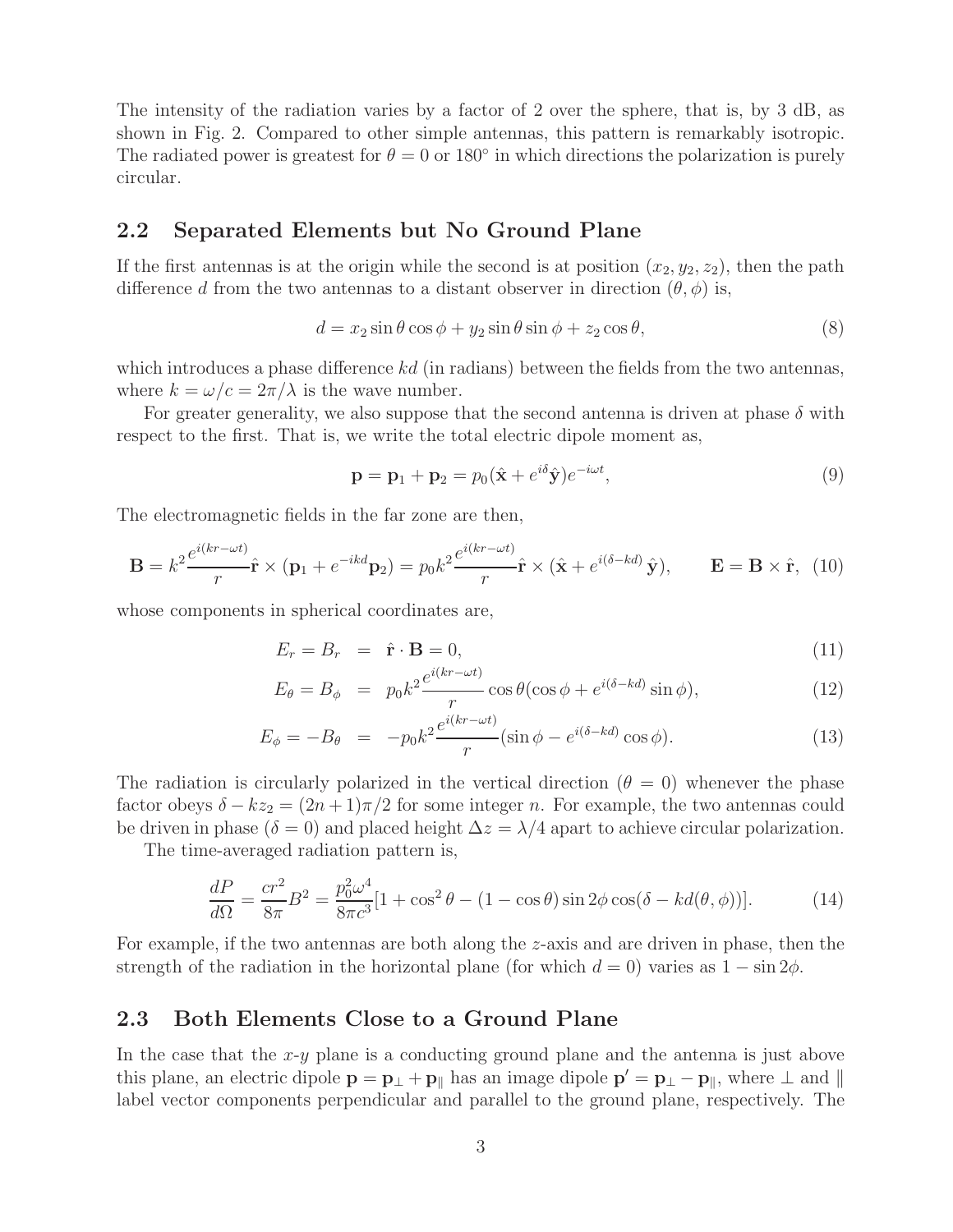total electric dipole moment is  $\mathbf{p}_{total} = 2\mathbf{p}_{\perp}$ . Hence, if the antenna is close to the ground plane, such that phase differences between radiation from **p** and its image **p** can be ignored, there is nonzero radiation only if the component **p**<sup>⊥</sup> is nonzero. And, the polarization of this radiation is purely vertical. **No circular or elliptical polarization can be generated by any electrical dipole antenna all of whose elements are close to a conducting ground plane.**

In particular, the basic turnstile antenna considered in sec. 2.1 emits no radiation if placed close to a conducting ground plane.

If the elements of the turnstile antenna are rotated so the they lie in, say, the  $x-z$  plane, radiation is emitted, but the antenna is in effect a single vertical dipole antenna.

### **2.4 The Antenna Elements Need Not Be Close to the Ground Plane**

The general case of a system of two linear dipole antennas above a ground plane can be described by two electric dipole moments,  $\mathbf{p}_1$  at  $(0, 0, z_1)$  and  $\mathbf{p}_2e^{i\delta}$  at  $(x_2, y_2, z_2)$ , and their image moments  $\mathbf{p}'_1 = \mathbf{p}_{1\perp} - \mathbf{p}_{1\parallel}$  at  $(0, 0, -z_1)$  and  $\mathbf{p}'_2 = \mathbf{p}_{2\perp}e^{i\delta} - \mathbf{p}_{2\parallel}e^{i\delta}$  at  $(x_2, y_2, -z_2)$ . The fields and the radiation pattern of this antenna system can be deduced by a small generalization of the methods of secs. 2.1 and 2.2, the but results are lengthy.

We first consider the special case of a basic turnstile antenna whose elements are parallel to the x-y plane, but at a height  $z_a$  above that plane. Then, the dipole moment of the physical antenna can be written as in eq. (1), and the dipole moment of the image antenna is the negative of this. However, there is a path difference  $2z_a\cos\theta$  between the physical and the image antennas to an observer at angle  $\theta$  to the vertical. This implies that the fields of the total antenna system are those of eqs. (3)-(5) multiplied by,

$$
1 - e^{-2ikz_a \cos \theta} \tag{15}
$$

(which vanishes for  $z_a = 0$  so that there is no radiation emitted in this case). The polarization of the radiation is the same as in sec. 2.1, so when nonzero radiation is emitted in the vertical direction, it is purely circularly polarized.

The radiated power is given by eq. (7), multiplied by the absolute square of eq. (15),

$$
\frac{dP}{d\Omega} = \frac{p_0^2 \omega^4}{4\pi c^3} (1 + \cos^2 \theta) [1 - \cos(2kz_a \cos \theta)].
$$
\n(16)

For height  $z_a = \lambda/4$  the radiation pattern peaks at  $\theta = 0$  and vanishes in the horizontal plane, as shown in Fig. 2. Hence, placement of a basic turnstile antenna at this height above a conducting ground plane improves the relative amount of power that goes into circularly polarized radiation.

We now consider whether it is possible to arrange that circularly polarized radiation be emitted in a direction parallel to the ground plane. The "mirror" symmetry between the physical antenna and the image antenna precludes this, because if the physical antenna emits right-handed circularly polarized radiation parallel to the ground plane, then the image antenna emits left-handed circularly polarized radiation in the same direction, such that the sum of these two is linearly polarized radiation parallel to the ground plane.